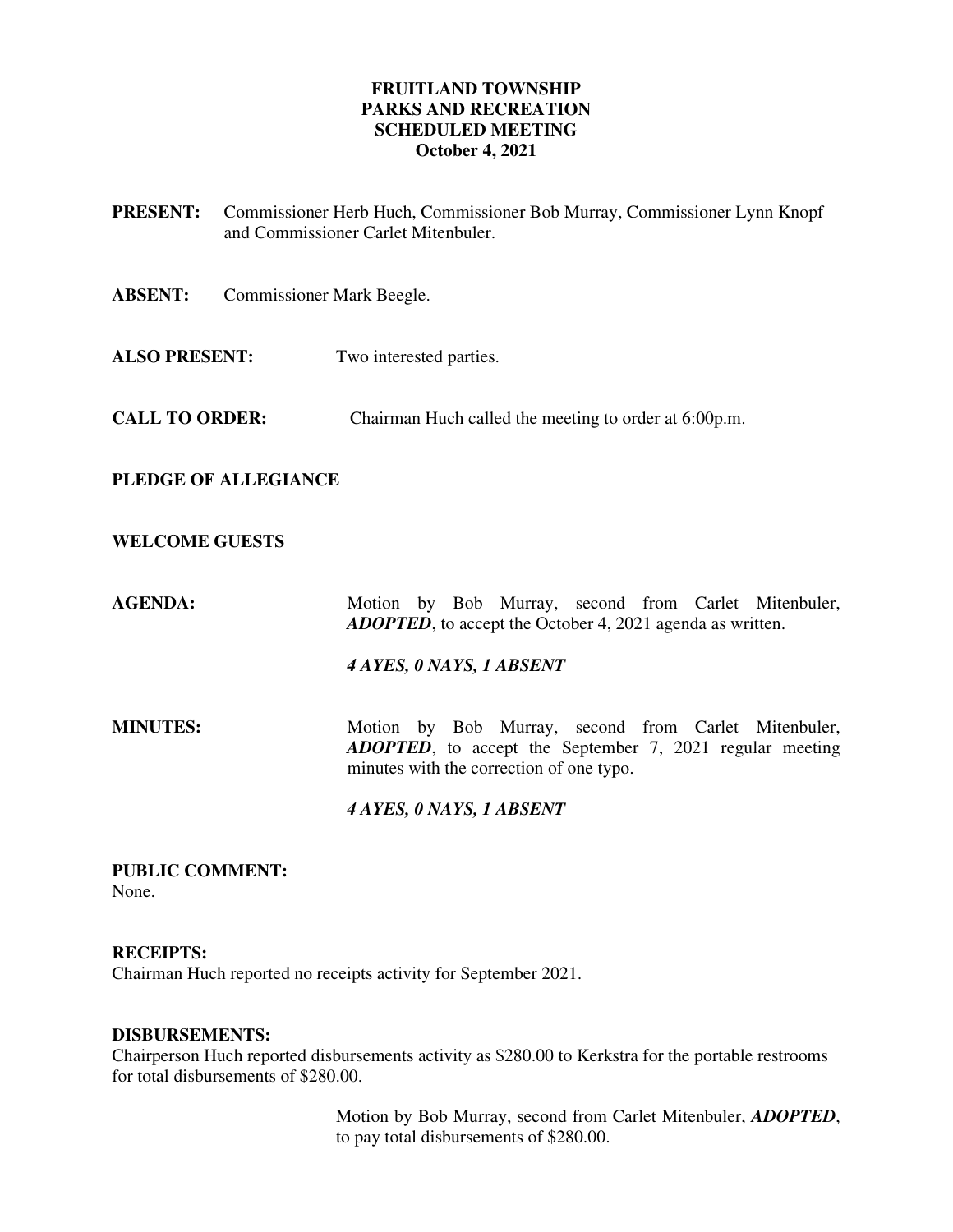# *4 AYES, 0 NAYS, 1 ABSENT*

# *Roll Call Vote: Knopf-Aye, Murray-Aye, Mitenbuler-Aye, Huch-Aye*

The commissioners agreed to move New Business above Unfinished Business in order for Commissioner Knopf to make copies of a proposal for the Master Plan discussions.

#### **UNFINISHED BUSINESS:**

#### **1. Future projects 2022-2023**

The commissioners discussed ideas for future projects, including a sand volleyball court, possibly raising the roof lines on the dugouts, the possibility of a portable restroom at Marcus Park, parking at Marcus Park, fencing at the ball field and broken/bent fences, repairs to Nestrom Road Park circle drive, possible pave parking at Nestrom Road Park, possible permanent restrooms at Nestrom Road Park, security/camera options at Nestrom Road Park, adding more to the playground surface, pickleball lessons for residents, and cement for the grills.

During discussions regarding the cement for the grills, it was discussed that the Commission had made budget amendments that needed to be revoted due to a misunderstanding with budget items. The commissioners agreed to do the cement for grills in the next budget, as the grills won't be going up until then. The commissioners also discussed the stumping budget amendment, and decided to request the money for stumping to be from tree maintenance within the repairs and maintenance portion of their budget.

> Motion by Bob Murray, second from Lynn Knopf, *ADOPTED*, to pay \$500.00 for stumping in Nestrom Road Park from the tree maintenance budget.

## *4 AYES, 0 NAYS, 1 ABSENT*

#### **2. Master Plan update**

Commissioner Murray stated that Viridis is moving along nicely with the work on the Master Plan. He added that the survey is done and will be available during the month of October. He said that there will be an informational public meeting at the Township Hall on October 26, 2021 from 6:00 – 8:00 p.m.

## **3. Tennis net posts**

Recording Secretary Mary Mansfield reminded the commissioners that there was an issue with the posts and only one of each color was available. Commissioner Murray suggested to the other commissioners that maybe they should just take one now since there is a possibility of new things taking place with the tennis courts in the near future and the possibility of turning one court into a pickleball court. The commissioners all agreed to just purchase one for now.

#### **4. Concrete for grills**

This was discussed during future projects and will be moved to next year's budget.

## **PUBLIC COMMENT:**

None.

## **COMMISSIONER'S COMMENTS:**

Commissioner Knopf stated that she is looking forward to the survey and getting the results. She is also looking forward to the public outreach.